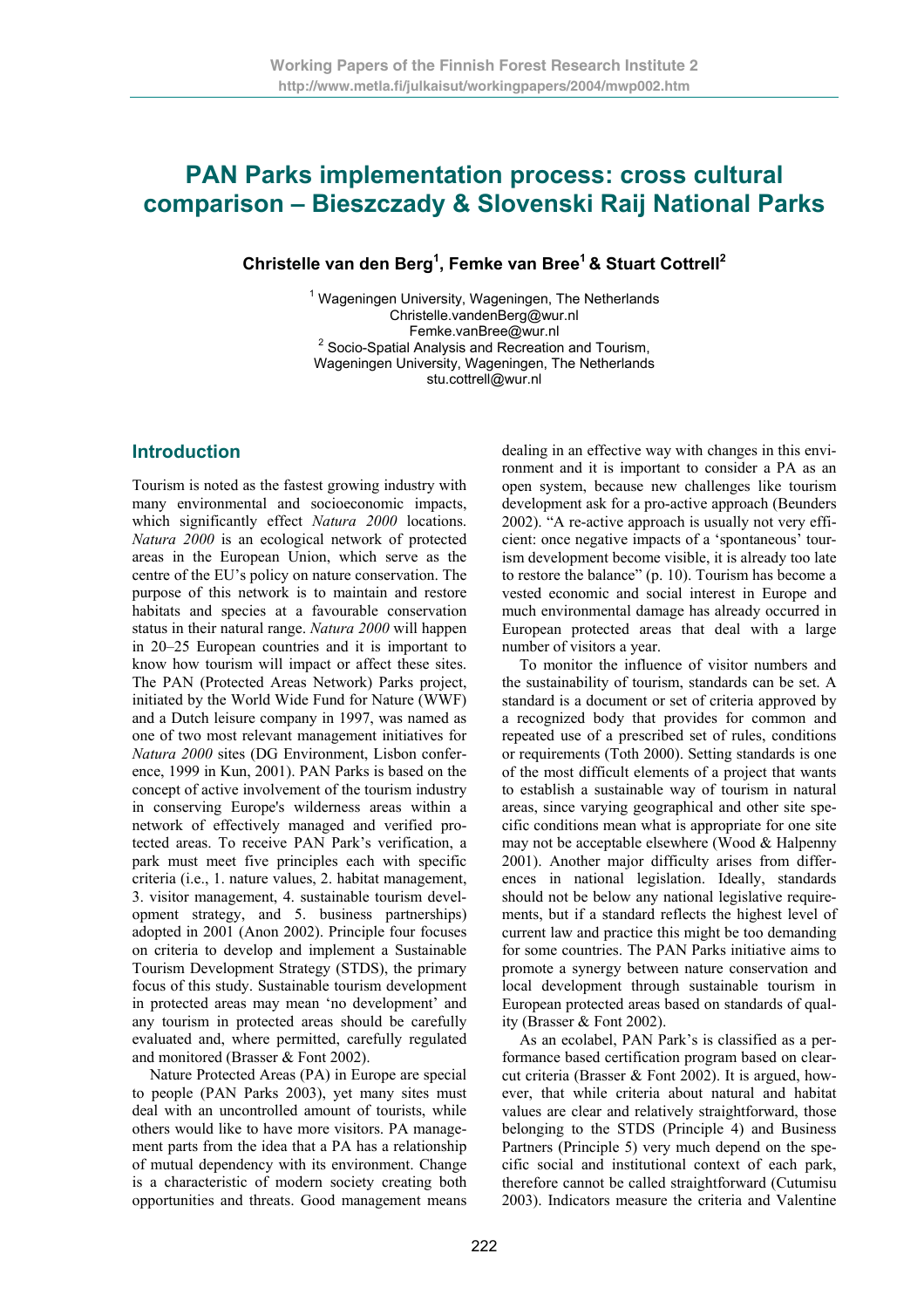and Spangenberg (2000) argue that these indicators cannot be applied to every site. Managers of each park must develop site-specific indicators within the common structure. The common structure in this case is the structure of the PAN Parks Principles. This approach (common structure, different indicators) provides a means to compare sites without ignoring their specific situation. This paper examines the difficulties of implementing the PAN Park Principles and Criteria, and the Sustainable Tourism Development Strategy (STDS) in particular.

Therefore, the *purpose* of this study was to determine if PAN Park's principles and criteria are feasible and applicable cross-culturally for candidate parks in different countries. The main objective was to assess if the criteria must be adapted or compromised within the context of the five principles for each country or region. To gain insight into the process of implementation of STDS in the case study areas, a *sustainability framework*, developed by the Wuppertal Institute in Germany was used as the theoretical lens to guide this analysis. Referred to as the prism of sustainability (Figure 1), the framework distinguishes four dimensions of sustainability: social, economic, environmental and institutional (Eden et al. 2000).

# **Theoretical Context**

Sustainable development means different things to different people, but the most frequently quoted definition is from the report Our Common Future (World Commission on Environment 1987): *"Sustainable development is development that meets the needs of the present without compromising the ability of future generations to meet their own needs."* The German Wuppertal Institute (commissioned by Friends of the Earth to develop a methodology for the Sustainable Europe project) devised a four-dimensional model of sustainability (Figure 1) including the social, economic, environmental and institutional dimensions (institutional includes not only organisations, but also mechanisms and orientations) with clearly defined links between the dimensions (Spangenberg and Valentine 1999). Although the Prism of sustainability focuses on sustainability overall, for this research the prism was applied to sustainable tourism. Whereas the environmental dimension is quite clearly defined to be the sum of all bio-geological processes and their elements (referred to as "environmental capital" by economists), the social dimension ("human capital") is not as easy to define. Individual human beings, their skills, dedication, experiences and the resulting behaviour are its focus, with the boundaries to the institutional dimension (institutions as an achievement of human interactions, confusingly called "social capital") not always easy to draw. Institutions are understood here as described above, i.e. not only including organisations, but the system of rules governing the interaction of members of a society as well. This kind of societal interaction and the social norms behind each are a necessary precondition for economic activities. Nonetheless, the economic dimension ("man-made capital") is singled out as one specific subsystem of society, although this should not be understood as denoting the permanent interactions of the economic, social, institutional and the environmental subsystems (Spangenberg 2002).



Figure 1. Prism of Sustainability (Spangenberg & Valentine 1999),

Spangenberg and Valentine (1999) describe the above-mentioned dimensions as follows: The environmental dimension describes the need to reduce the pressure on the physical environment to within ecological system limits. The environmental dimension of sustainability aims at keeping intact, indefinitely, the stability of the processes of the ecosphere, as a dynamic and self-organised structure. An economic system is environmentally sustainable only as long as the amount of resources utilised to generate welfare is permanently restricted to a size and quality that does not overexploit the sources or overburden the sinks provided by the ecosphere. This dimension is defined from an anthropocentric point of view. The institutional dimension calls for strengthening people's participation in political governance. The mechanisms of decision-making have to integrate people's wishes and activities. This way, the acceptance of and identification with political decisions both become broader, and democracy is strengthened. The social dimension demands that all individuals have access to the resources and facilities they need to live a healthy and dignified life. This implies a non-discriminatory social fabric, supported by measures to reduce social exclusion and guarantee social minimum standards and human rights. The economic dimension is to satisfy human needs for material welfare. This implies an economy that supports employment and livelihoods, in a framework, which is competitive and stable at the macro-economic scale.

According to Valentine and Spangenberg (2000) the four dimensions can be linked to imperatives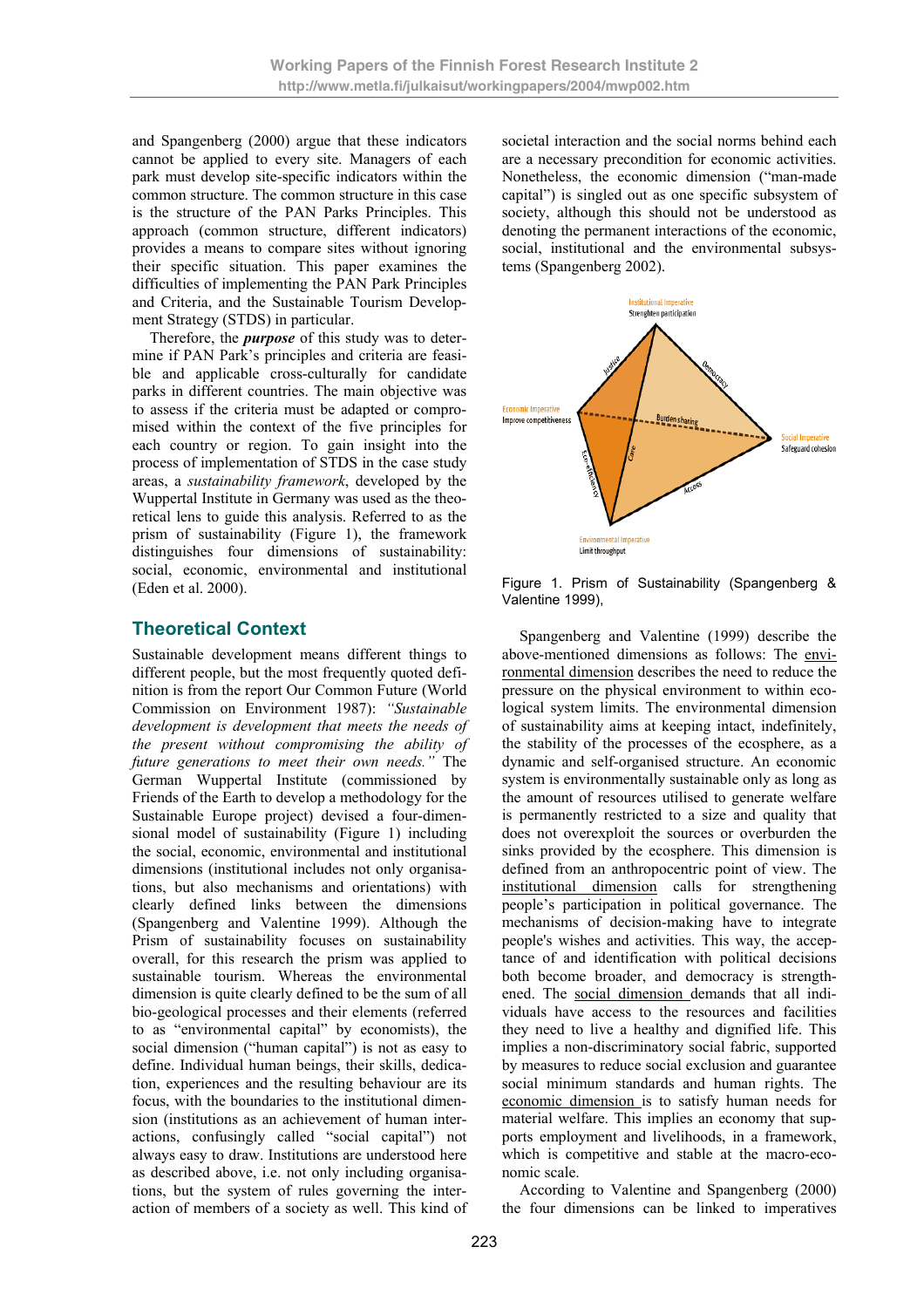(*targets and indicators*) for local communities to *arrange* sustainable development. It is however not enough to define targets and indicators for the four dimensions of sustainability (von Weizsäcker 1989). They only express some of the necessary preconditions to maintain the self-reproduction cycles of the four interlinked subsystems, without giving any information on the character and effect of the linkages. Therefore, and also because the interlinkages often turn out to be closely linked to the most important fields of policy making, Valentine and Spangenberg (2000) pay due attention to the proper definition of targets and indicators for the interlinkages as well otherwise any system of indicators would lack operational qualities (Spangenberg & Valentine 1999).

 To address the core question of the research, we formulated theoretical variables for the concepts in our research: dimensions of sustainability for Bieszczady National park (hereafter NP) (and surroundings) located in Poland and Slovenský Raj NP (and surroundings) located in Slovakia; PAN Park's implementation process of STDS in Bieszczady NP and in Slovenský Raj NP.

We compared the constitution of the four dimensions of sustainability in Bieszczady NP (and surroundings) with that of Slovenský Raj NP (and surroundings) and to see if this constitution influenced the STDS implementation process. To make this comparison we first drew an inventory of the constitution of the four dimensions in Bieszczady NP. Because the Bieszczady NP is situated in the Podkarpacie province, this inventory included the province as well. The same process was applied to Slovenský Raj NP and the Košice region.

To operationalise the Prism of sustainability we integrated the PAN Parks Principles with the Prism of sustainability (Figure 2). This integration is partly based on a system of ordering thematic areas into indicators used by Coccossis et al. (2001). The thematic areas they use match up nicely with the PAN Park Principles while the indicators match well with the dimensions of sustainability used in this research. The conceptual framework developed for this study is based on the Prism of sustainability within the context of the PAN Parks Principles and shows the relationships between the theoretical concepts we examined (Figure 2).

The dotted line in figure 2 shows the comparison between the implementation processes in both parks (Bieszczady NP and Slovenský Raj NP) and also the comparison between the four dimensions in both areas. For this comparison we used the Podkarpacie province in Poland and the Košice region in Slovakia. The solid line in figure 2 shows the relation between the constitution of the four dimensions of sustainability and the implementation process of the PAN Parks Principles, especially the implementation process of the STDS.



Figure 2. Conceptual Framework.

#### **Problem statement**

The paper alludes to problems that can occur during the implementation process of the PAN Park Principles and Criteria. Practically, the study gives results as tips to use by management of PAN Parks and park managers of verified or candidate PAN Parks. If PAN Park Principles depend on site-specific indicators of sustainability, it is recommendable to let park managers define indicators within a framework of more rigid principles set by PAN Parks.

From a theoretical perspective this study shows the importance of the institutional dimension versus the usual focus on the economic, ecological and social dimensions. Using the Prism of sustainability as a lens to examine the PAN Parks Principles, it clearly shows that Principles 4 and 5 depend on the institutional dimension. In future projects it is advisable to consider the institutional dimension along with the economic, ecological and social dimensions. In this context (the importance of the institutional dimension), this study builds on Cutumisu's (2003) where she argues that STDS and Business partners (PAN Parks Principles 4 and 5) very much depend on the specific social and institutional context of each park. Thus, core questions examined were: *Do the three verified parks differ in the process and quality of implementation of principles one to three to obtain PAN Park's verification? What influence does implementation of principles one to three have on the STDS process? And do elements of the dimensions of sustainability play a role in the STDS process*? This presentation will describe how to use the sustainability framework to analysis PAN Park principles and STDS implementation processes at the park level.

# **Methodology**

A *qualitative methodology* involving a comparative case study approach as part of a Master's thesis at Wageningen University was used (Berg and Bree, 2003). At the time of this study, there were three verified parks as of September 2002. The study was conducted in two phases. In *phase one* a comparison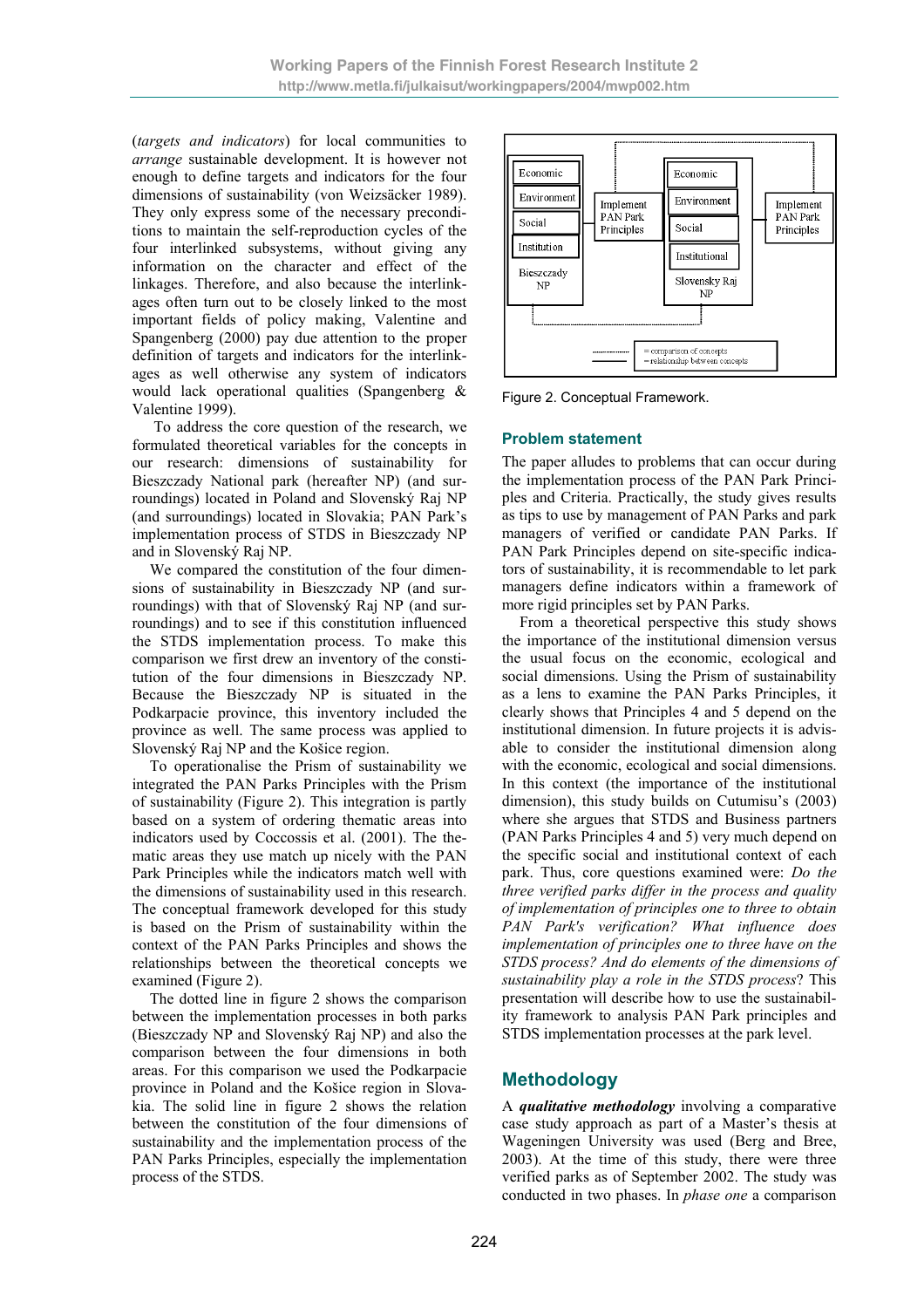of three certified PAN parks, namely Bieszczady NP (Poland), Fulufjället NP (Sweden) and Oulanka NP (Finland), focused on the first three PAN Park principles. Content analysis of verification documents and expert interviews  $(n = 7)$  among park managers supplemented with participant observation at a PAN Park workshop in Poland (April 2003) was used to gain insight into differences in implementation of PAN Parks principles in these parks.

For *phase two*, we chose two sites in different countries (Bieszczady National Park in Poland and Slovenský Raj National Park in Slovakia), which we expected to differ in the content of and relations between the four dimensions of sustainability since the first one was a certified and the other a candidate PAN Park. This phase focused on PAN Parks principal four (STDS) with in-depth interviews during May to July of stakeholders at Bieszczady NP (n=8; verified park) in Poland and Slovensky Raj NP in Slovakia (n=11; candidate park) for comparison. Interviews collected data on the economic, ecological, social and institutional dimensions in both parks and their surroundings and were assisted by local interpreters, taped, and transcribed for textual analysis with NUD\*ist, qualitative software for the social sciences. PAN Park's principles and criteria were integrated within the four dimensions of sustainability as an approach to data analysis and ordering of results into thematic categories (e.g., institutional divided into policy, management, status of protection, legislation, etc.). It has been argued that principle four depends on the specific social and institutional dimensions of each park. We believe that these dimensions and relations between them vary between countries and even between regions within the same country. These differences can influence the way and extent to which a park can meet – or not – the criteria defined by PAN Parks. Therefore, we sought to determine if it is realistic to use the same criteria for each site.

#### **Study settings**

The sites chosen as case study areas were situated in two countries: Bieszczady National Park in Poland and Slovensky Raj in Slovakia. We expected these parks to differ in the content of and relation between the four dimensions of sustainability. Bieszczady National Park (BNP) is situated in the far south east of Poland and Slovensky Raj National Park (SRNP) in the north-east of Slovakia. Both parks are located in mountain ranges of moderate heights. BNP is famous for its unique fauna of rare and threatened animals. A special feature of nature in SRNP is the special character of the surface forms. The surface consists of karst plateaus with deep gorges or canyons in between. The majority of the forests in Poland are of a natural kind. The most widespread forest association is of Carpathian beech forest. The biggest part of the SRNP is covered with fir and beech as dominant wood species. The two parks have

a totally different historic background. BNP was densely populated until the  $1<sup>st</sup>$  World War. After the war, all inhabitants were deported and the area became deserted. There were no settlements left, former fields, pastures and even roads became overgrown. The areas of the Bieszczady stayed uninhabited for many years and became a kingdom of nature (Winnicki & Zemanek 2001). In 1957 the first people returned to their homeland. Due to the climate and soil conditions of the area Bieszczady was unattractive for farmers; some of the new settlers abandoned their farms. In the 70s and 80s the government experimented with state owned collective farms. To prepare the pastures for these farms, troops devastated large areas with explosives and bulldozers. The transition to a market economy caused the collapse of the state-owned farms.

SRNP is embedded in a rich historical and cultural context. Archaeological records document the existence of humans in Slovensky Raj since 5000 B.C. In the very heart of SRNP, there are localities that were settled during the middle Ages. These localities played an important role in the history of the region. It is Klastorisko where people from the region took refuge from the Tart Arian invasions. Volunteers have rebuilt Klastorisko (Leskovjanská & Hájek 1999). The first tourists came to BNP in the sixties. They were pioneers and looking for wilderness. These days tourism started to grow. Nowadays the park is much bigger, mass tourism has been replaced by mountain tourism, group tourism has been replaced by individual tourism. The first tourists in SRNP arrived a lot earlier. They came to see the Dobsina Ice cave near the end of the 19th century. The incessant increase of visitors became the most serious negative factor for nature conservation in SRNP (PAN Parks 2003).

# **Results and discussion**

#### **Phase one**

The first question examined was: Is it realistic to use the same criteria for every PAN Park, or is it necessary to develop or adapt the criteria, due to differences in the economic, social, environmental and institutional context of each site, within the context of the five principles for each country or region?

First a comparison of the three certified PAN Parks on their progress on the implementation of the principles is made (Table 1). Column cells with an X mark those issues the various parks still deal with at the moment; if blank it is no longer an issue.

Some of the issues concerning Principle 1–3, like the training of the staff and the number of employees in the NP, are still difficult for all the parks. All three parks are situated at the border with one or more other countries, and they all co-operate with adjacent areas. This is necessary, because this way a good buffer zone for the park can be assured. The management of visitors and the gathering of information about them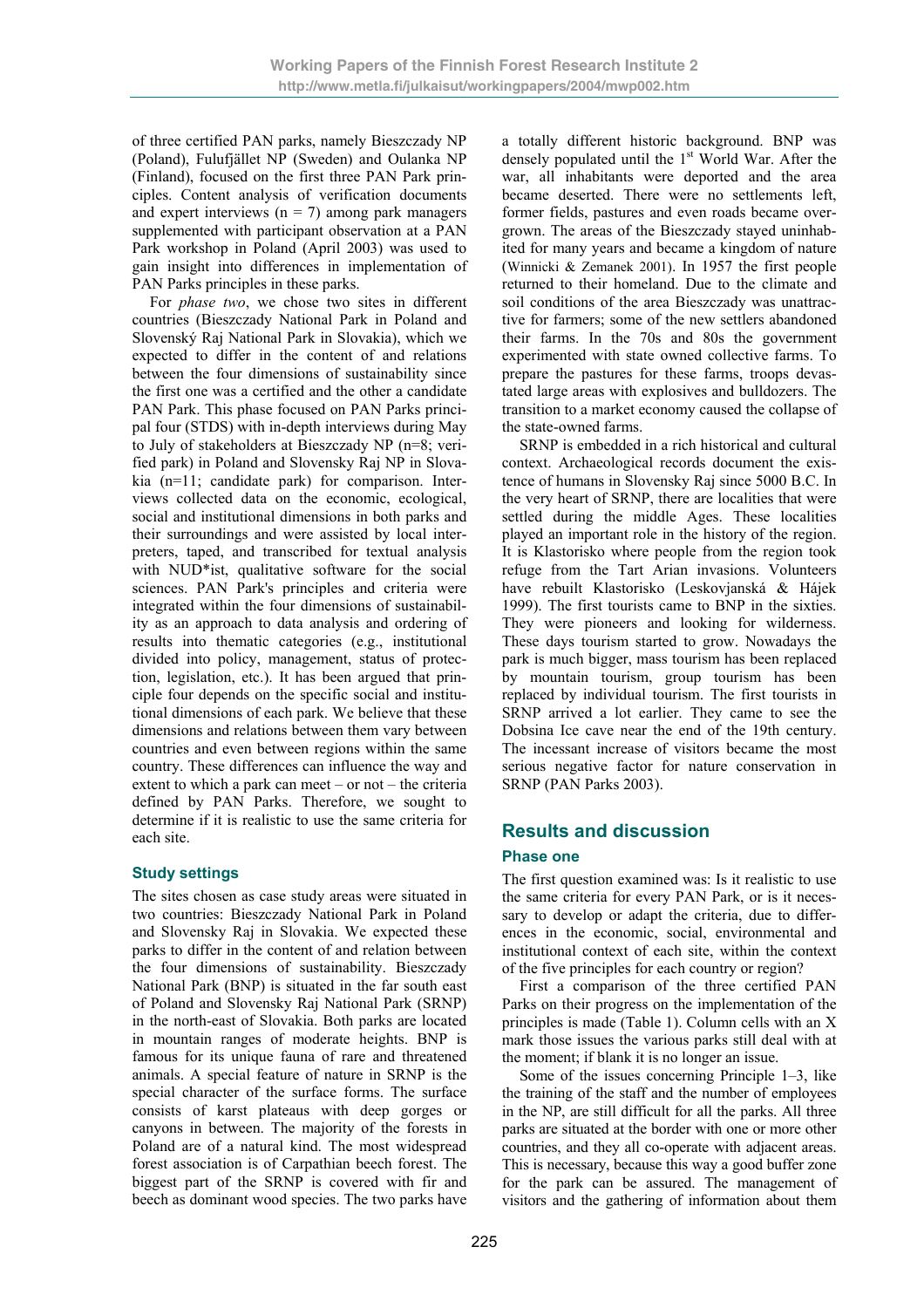(visitor's survey) are also issues in all the parks. It should be noted that Oulanka NP (ONP) is very progressive on this point and can serve as an example for the other two parks. The most similarities are between Fullufjallet NP (FNP) and ONP. The reason for this can be that both are Scandinavian countries with similar kinds of laws and regulations. Another reason can be that they have a similar culture, at least more similar than to the Polish culture. This was also very clear at the PAN Parks Meeting. Poland was in a very different situation, whereas Finland and Sweden could relate to each other very easily.

| <b>Issues</b>                       | <b>BNP</b>   | <b>ONP</b> | <b>FNP</b> |
|-------------------------------------|--------------|------------|------------|
| Principle 1&2                       |              |            |            |
| Management Plan/Strategy            | X            |            | X          |
| Ecology of Fire                     | X            |            |            |
| Berry picking                       | X            |            |            |
| Critical Financial situation        | $\mathbf{X}$ |            |            |
| Hunting                             |              | X          | Χ          |
| Reindeer herding                    |              | X          | X          |
| National Park Zoning/ Park          |              | X          | X          |
| boundaries                          |              |            |            |
| Trans border Cooperation            | X            | X          | X          |
| Fishing                             |              | X          |            |
| Forestry                            |              | X          |            |
| Research data                       |              |            | X          |
| Snowmobiles                         |              |            | X          |
| Principle 3                         |              |            |            |
| Staff (Training, number of          | X            | X          | X          |
| employees)                          |              |            |            |
| <b>Visitor Centre</b>               | Χ            | $X^*$      |            |
| Visitor Management (Plan)           | X            | $X^*$      | X          |
| Visibility & Availability of        | $\mathbf{x}$ |            |            |
| information                         |              |            |            |
| <b>Presentation Primeval forest</b> | X            |            |            |
| Development tourist products        | X            |            |            |
| The carrying capacity               |              | $X^*$      |            |
| Visitor activities                  |              | X          |            |
| Visitor impacts                     |              |            | X          |
| Visitors survey                     | X            | $X^*$      | X          |
| Principle 4 & 5                     |              |            |            |
| Sustainable Tourism                 | X            | $X^*$      | X          |
| Development strategy                |              |            |            |
| EPPO Stakeholder group              | X            | Х          | Х          |
| Partnerships                        | X            | $X^*$      | X          |
| PAN Parks Accommodation             | X            | Х          | $X^*$      |

\* Issues related to positive distinction of the park compared to the other parks.

All three parks are still working on all issues concerning Principle 4  $\&$  5. This is not a surprise, because at the time of the research, none of the parks were certified for these principles. ONP will be the first park to apply for verification of these principles. This can be seen in the matrix: two of the four issues are better developed in ONP than in the other two parks. This is also a benefit of the PAN Parks Meetings: parks can learn from the experiences and successes of other parks. Mainly the implementation of principle three, visitor management is important for successful implementation of an STDS. To develop a successful visitor management plan, data about visitors (amount, profile, activities, motives, etc.) must be available. ONP is further along on this issue than the other two

parks. From this perspective, implementation of the first three PAN Park principles, especially principle 3, clearly influences STDS implementation.

Valentine and Spangenberg (2000) argue that indicators (the PAN Parks criteria in this case) are not applicable on every site: *Each community has to develop its individual set of indicators within a common structure*. This approach (common structure, different indicators) provides a possibility to compare communities without ignoring their specific needs and situations. Our conclusion is that it is not necessary to develop or adapt the criteria of the PAN Parks principles; yet setting the same conditions to meet the criteria for each park is not realistic. There are indeed differences in the economic, social, environmental and institutional context of each site. Particularly differences in the institutional dimension influence the implementation process of the principles, especially implementation of the STDS. In her research, Cutumisu (2003) came up with the same issue. She found that relationships between park administrations and PAN Park's promoters, and all factors involved which represent a basis for STDS implementation, are insufficiently developed. This layer of relations represents the decisional and political forum. The tuning of the relationships among institutions (toplevel) is a pre-requisite for attaining sustainable tourism. She also states: "Historically, authorities have dealt mainly with conservation, not promoting the resource use and now there is a new situation generating new issues as visitor management, visitor behaviour forecast, the need to actually stimulate the flow of visitors in a balanced way, as well as marketing the resource itself as a part of the whole tourism development for the region (p. 65)." Finally she adds that more co-operation between the different levels of authorities is needed.

#### **Phase 2**

In both Poland and Slovakia, respondents agreed that the development of sustainable tourism in the area, implementing an STDS, has an essential role in increasing dedication and action of both authorities and local people. This will contribute to increasing the tourism potential of the region in respect to the environment.

Interviewee in Poland: *"Sustainable tourism gives opportunities to local people by giving them a job, so it improves the local economic situation. It also respects the nature."* 

Mayor of Hrabusice, Slovakia:*"The inhabitants of the villages here are owners of the National Park. They have to use the area in a clever way and take care of their own property."* 

In our study, authorities in both regions still focus on the level of not destroying the environment by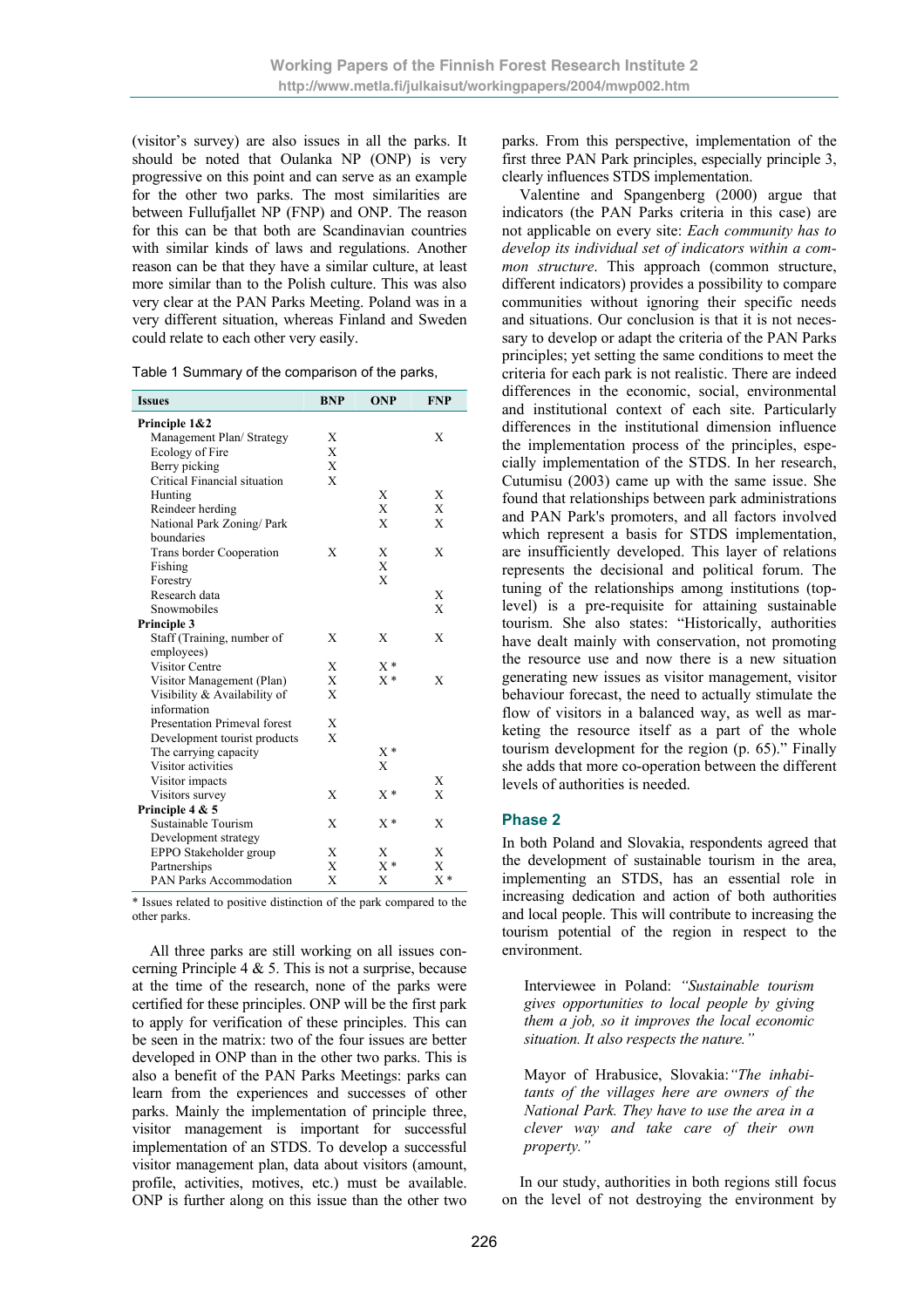tourism development. They do not have a pro-active attitude (yet) towards integrating conservation and tourism. But a re-active approach to tourism is usually not very effective. Good management means dealing in an effective way with changes in this environment. New challenges like tourism development need a post pro-active approach. Once negative impacts of *spontaneous* tourism development become visible, it is already too late to restore the balance: tourism has become a vested economic and social interest and the damage is already done (Beunders 2002). A pre pro-active approach to new challenges should therefore be stimulated.

According to the PAN Parks Principles, the parks certified on P1-3 should be financially self sufficient after 1 year, because of the annual fee paid by local business partners for the use of the panda logo. None of the parks have met this term of reference. According to Beunders (2002) local stakeholder involvement is a time consuming and complicated process, especially in regions where social competitiveness is low and the motivation to work together has yet to be created. Training and professional facilitators can play an important role here since people can learn how to co-operate (Beunders 2002). But PAN Parks must play a more directing role in this process. In parks like BNP, a participatory approach and local stakeholder involvement are totally new concepts. They do indeed have to learn how to co-operate and there is a big need for training and education. In STD, stakeholder and stakeholder analysis are key issues. A stakeholder analysis is useful to analsize strategically the environment of the project to know which people and institutions you must deal with (Beunders 2002).

The tourism manual is a good guideline for developing a STDS, but for parks like BNP and SRNP not a practical guideline. A BNP Park authority in Poland says:

*"I think this manual is very much focused on the way sustainable tourism is supposed to be from the EU country's prospective. Some parts of the manual are much more relevant and some parts are less relevant. These less relevant parts need some more study in eastern European countries. The tourist manual is very much ambitious."* 

PPF should therefore not imply that these techniques are known in all parks. There is too little time and money available to start an EPPO (local stakeholder committee), develop a STDS and contract local partners as the tourism manual might suggest.

A pre-project appraisal provides the proponent with the important baseline data needed for the project. Without this pre-project appraisal, the proponent will not have the basic information needed to make important decisions for the project (Urquico, 1998). The PAN Parks project also has a self-assessment questionnaire for candidate PAN Parks by means of a pre-project appraisal. The goal of self-assessment is to evaluate a protected area against the established PAN Parks Principles, Criteria and Indicators. Although a park is supposed to be verified on 5 principles (first 1-3, then  $4&5$ ), the self-assessment only evaluates Principle 1-3. Therefore lacking in the PAN Parks self-assessment questionnaire is an inventory of the structures involved in tourism and the social problems in the area. The project's selfassessment, and its principles, criteria and indicators too, are totally focussed on the Protected Area (PA) and skills of the PA management, although what they are trying to achieve by implementing the five principles is Sustainable Tourism based on local stakeholder's involvement. Politically, it is important to have an understanding and involvement of community in decision-making, planning and implementation. The influence of the government must be clear, as well as the level of networking with NGOs, private groups, and agencies of government (Urquico, 1998). It cannot be assumed that the PA researched these factors, thus, there is a lack of knowledge about an important part of the region the project is supposed to be implemented in. Before a project like PAN Parks can be implemented, there should be clarity about these subjects. The ability to fulfil Principle 4  $\&$  5 is just as important as the ability to fulfil Principle 1-3 and should be included in the selfassessment questionnaire. Without governmental and community support the project has no chance of succeeding. When a project like PAN Parks is implemented into a park in a region where there is no governmental and community support, sustainability of tourism cannot be guaranteed. This falls back on the concept of empowerment of communities. Sofield (2003) argues that virtually all models of tourism planning incorporate public and community participation, but most of them are market driven. They could be described as "reactive and containment public participation" (see Macbeth, 1996 in Sofield, 2003), because they tend to be placed in the context of how to achieve tourism development plans, rather than permitting communities real choice. Empowerment of communities for tourism development requires a political framework that is either supportive (pro-active) or at least neutral, not obstructionist. There must be a shared willingness of community, individuals and external entities (authorities) to initiate and undertake processes leading to empowerment. A fundamental tenet is that it must be able to counter dependency. If it cannot/does not, then genuine empowerment doesn't happen. Positive support emerging from the public sector, working in partnership with people's organisations, is necessary to ensure that a project is sustainable (Sofield, 2003).

The second question of the problem statement is: *Does the constitution of the four dimensions of sustainability, according to the Prism of sustainability, have influence on the implementation process of the STDS?*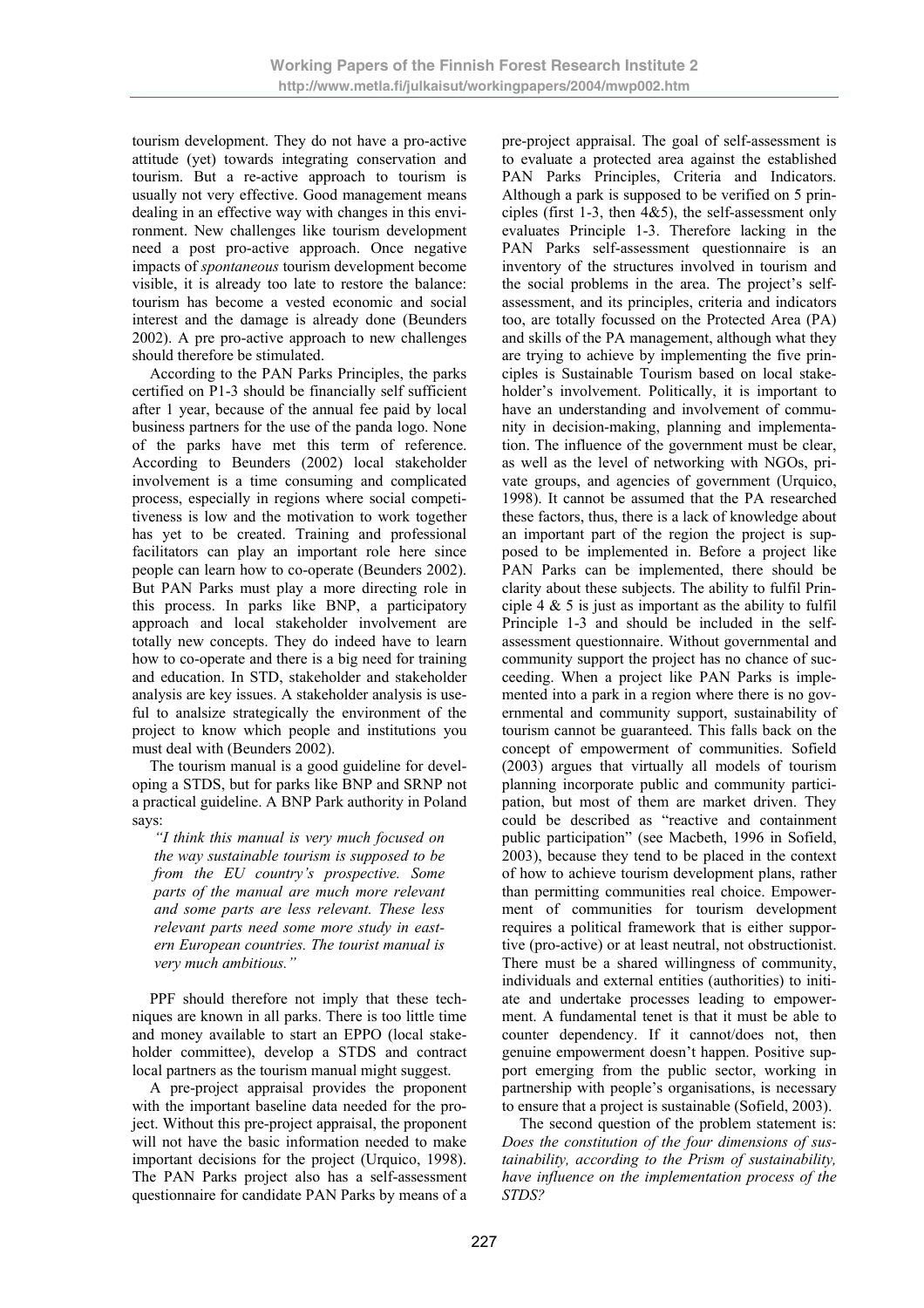An overview the four dimensions of sustainability and their (negative/positive) relation with the implementation of a STDS is given (Table 2). According to Brasser and Font (2002) parks can benefit from the support of WWF in training and resources to meet the criteria and once they are qualified parks, they can use the PAN Parks logo for marketing purposes. The anticipated benefits for each park include opportunities for increased, mainly international, tourism businesses, networking and research opportunities and closer co-operation with local population and stakeholders (Brasser & Font 2002). Table 2 shows that the implementation of STDS can have many advantages. A STDS can create more jobs on different levels from marketing the area, not done previously, to selling agricultural products directly from the farm, especially in a time where the status of agriculture is decreasing. STDS can also decrease the influence of tourism on the natural environment; it can provide concrete plans for National Parks and its implementation can be a good tool to achieve general objectives of both Podkarpackie province and the Košice region. Meanwhile, the lack of an overall vision and a tourism vision in both areas makes implementation of STDS more difficult. Networking and co-operation, as part of the social capital is not yet sufficient in both countries. Scattered ownership of SRNP does not provide good conditions for this. Above all it is not clear to everyone what sustainability means. People want to earn money right now, which makes sustainable thinking almost impossible. Tourism will never be successful or sustainable if only based on good intentions, accidental commitment and individual initiatives. Uncontrolled, poorly planned and managed tourism development will in the long run be far from sustainable while negative impacts could jeopardise both natural and cultural resources we seek to protect (Beunders 2002).

A problem in SRNP for instance is that tourism is not included in its budget making it difficult to account for tourism when conducting new plans. In some cases we see aspects of the dimensions of sustainability coming out in the implementation of the STDS, while in other cases as STDS seems to influence the dimensions of sustainability. Therefore it can be said that there is a certain relation between constitution of the four dimensions of sustainability and the implementation of a STDS.

### **Conclusions**

*Findings* show that there are indeed differences between the social-cultural, economic, environmental and institutional contexts in Poland and Slovakia with more extreme differences when compared to Sweden and Finland (i.e., laws, governmental structure, economic and political stability, etc.). From a general perspective, PAN Park's principles and criteria are broad enough to be used for each cultural context and standards and integrity of the criteria should be maintained cross-culturally. Yet, the conditions on which the criteria should be met for each park location should vary for each country (i.e., time frame for verification, funding available, help and technical assistance, etc.). The degree of readiness for an STDS in Poland remains in the beginning stages

|                         | Difficulties of STDS implementation                                                                                                                                                                                                                                                                                                                                                                                                                                                                                                            | <b>Advantages of STDS implementation</b>                                                                                                                                                                                                                                                                                                                                                                                                                                          |
|-------------------------|------------------------------------------------------------------------------------------------------------------------------------------------------------------------------------------------------------------------------------------------------------------------------------------------------------------------------------------------------------------------------------------------------------------------------------------------------------------------------------------------------------------------------------------------|-----------------------------------------------------------------------------------------------------------------------------------------------------------------------------------------------------------------------------------------------------------------------------------------------------------------------------------------------------------------------------------------------------------------------------------------------------------------------------------|
| Social dimension        | If target groups are not clear, no Product Market<br>Combinations for Unique Selling Points can be<br>made; no awareness campaigns for the residents;<br>no highly skilled and informed employees.                                                                                                                                                                                                                                                                                                                                             | STDS can create more employment and keep<br>young people in the areas; STDS can give a<br>positive impulse to both regions                                                                                                                                                                                                                                                                                                                                                        |
| Economic dimension      | Without useful strategies with action points, the<br>overall vision for the future is not clear; lack of<br>integration of tourism in other sectors, can make<br>the areas less competitive than other areas; goals<br>for economic investments and employment need to<br>be set; bad condition of the infrastructure in both<br>countries.                                                                                                                                                                                                    | Both regions are working on tourism<br>development.                                                                                                                                                                                                                                                                                                                                                                                                                               |
| Environmental dimension | Goals for conservation and restoration of the<br>protected areas and cultural settings need to be set.                                                                                                                                                                                                                                                                                                                                                                                                                                         | Natural and cultural settings can be used as USP<br>in the STDS; The required zonation for the STDS<br>can decrease the influence of tourism on the<br>natural environment; Relatively unpolluted areas<br>increase their competitiveness with other areas.                                                                                                                                                                                                                       |
| Institutional dimension | No overall visions of both areas; tools for attracting<br>tourists (marketing) are criticised by deputy director<br>or are not allowed to apply on the NP; tourism<br>strategies of parts of the area are not integrated;<br>Scattered ownership of the SRNP; No research for<br>implementing the STDS has been conducted;<br>Financial problems to make new plans in Poland;<br>Mayors of communities think on local scale in stead<br>of regional scale; It is not clear for everybody what<br>sustainable means, let alone what STDS means. | A STDS can provide innovations that are<br>embedded in the legislation of the NP's; STDS<br>can provide concrete plans for the NP's; Both<br>NP's already have a buffer zone; In both<br>countries there is some form of co-operate<br>between stakeholders in the area; BNP<br>management and local partners have a common<br>interest: keep visitors in the buffer zone of the<br>area; Implementation of STDS is a good tool to<br>achieve general objectives of both regions. |

Table 2. Difficulties and advantages of STDS implementation in relation to sustainability dimensions.